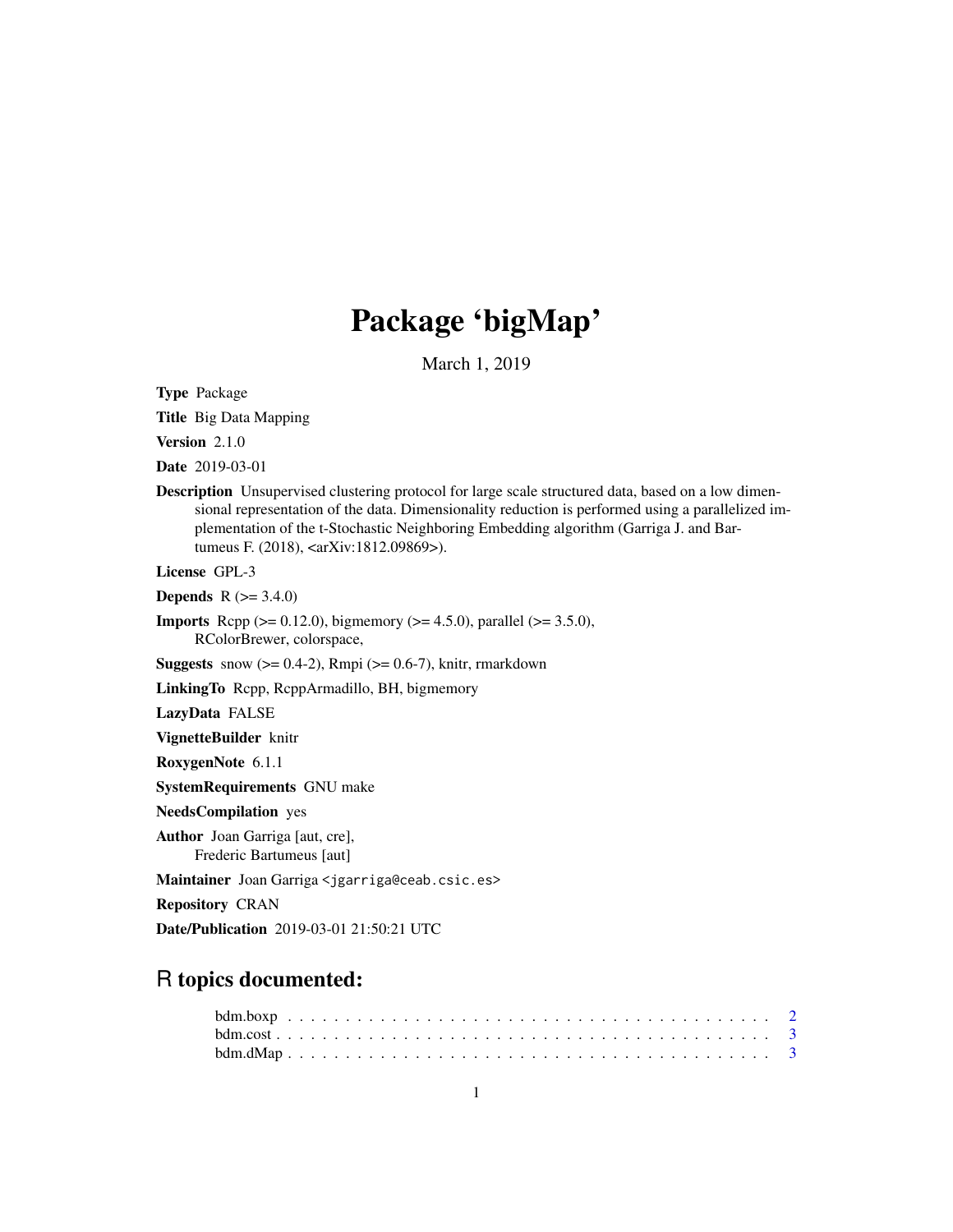## <span id="page-1-0"></span>2 bdm.boxp

| Index | 19 |
|-------|----|
|       |    |
|       |    |
|       |    |
|       |    |
|       |    |
|       |    |
|       |    |
|       |    |
|       |    |
|       |    |
|       |    |
|       |    |
|       |    |
|       |    |

bdm.boxp *Clustering statistics box-plot.*

## Description

Clustering statistics box-plot.

#### Usage

```
bdm.boxp(bdm, byVars = F, layer = 1)
```
## Arguments

| bdm    | A bdm instance as generated by $\mathsf{bdm}\text{.init}()$ .                                                                                      |
|--------|----------------------------------------------------------------------------------------------------------------------------------------------------|
| bvVars | A logical value. By default (by Vars $=$ FALSE) box-plots are grouped by cluster.<br>With by Vars $=$ TRUE box-plots are grouped by input feature. |
| layer  | The number of a layer (1 by default).                                                                                                              |

## Details

If the number of clusters is large, only the first 25 clusters will be plotted. Note that the WTT algorithm numbers the clusters based on density value at the peak cell of the cluster. Thus, the numbering of the clusters is highly correlated with their relevance in terms of partial density. Therefore, in case of more than 25 clusters, the most relevant should always be included in the plot.

#### Value

None.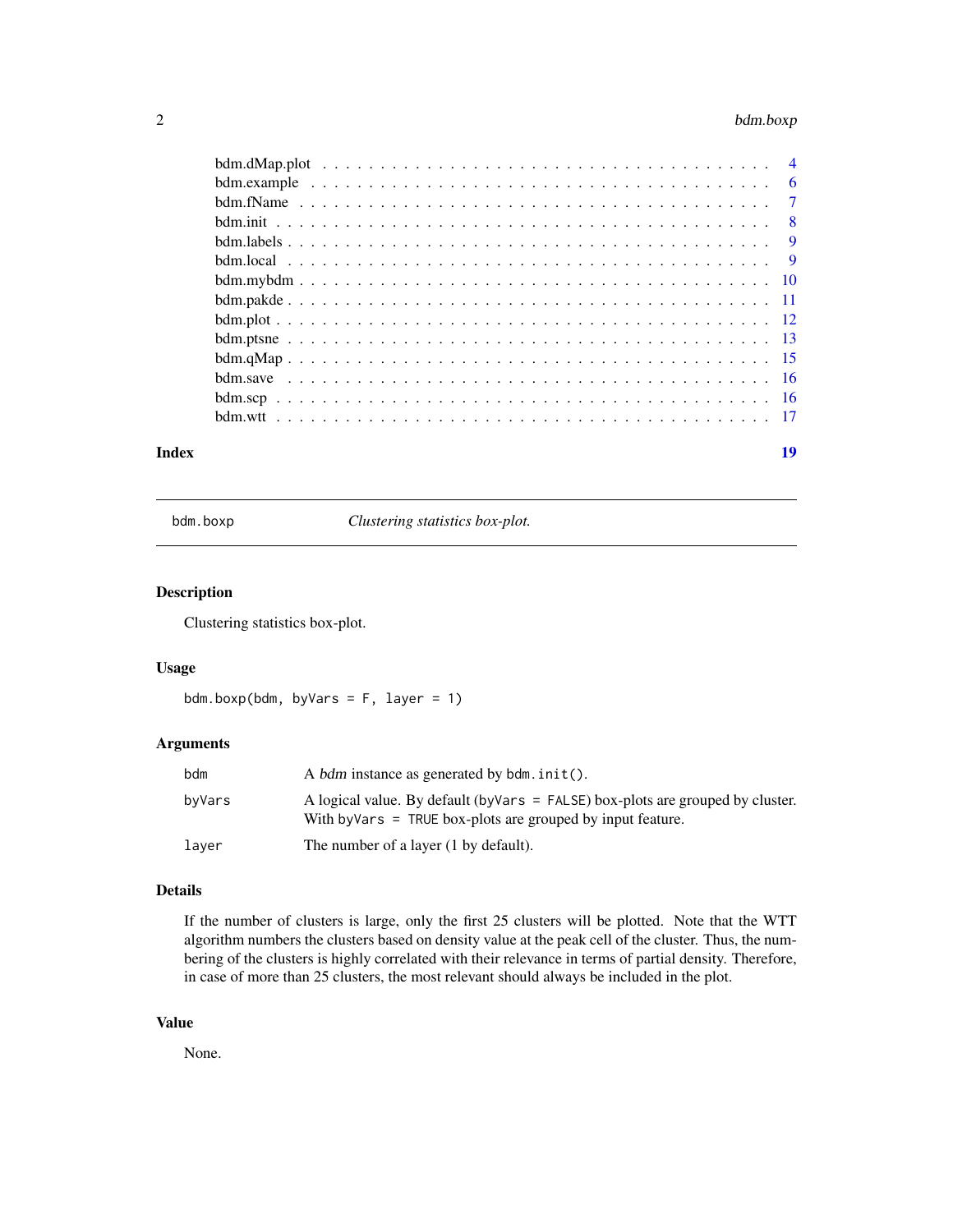#### <span id="page-2-0"></span>bdm.cost 3

## Examples

```
bdm.example()
bdm.boxp(exMap)
bdm.boxp(exMap, byVars = TRUE)
```
bdm.cost *ptSNE cost & size plot.*

## Description

ptSNE cost & size plot.

## Usage

bdm.cost(bdm, offset =  $0$ )

## Arguments

| bdm    | A bdm instance as generated by bdm.init() or a list of them to make a com- |
|--------|----------------------------------------------------------------------------|
|        | parative plot.                                                             |
| offset | X-axis offset in number of epochs (0 by default).                          |

#### Value

None.

## Examples

```
bdm.example()
bdm.cost(exMap)
```
bdm.dMap *Class density maps*

## Description

Compute the class density maps of a set of classes on the embedding grid. This function returns a fuzzy mapping of the set of classes on the grid cells. The classes can be whatever set of classes of interest and must be given as a vector of point-wise discrete labels (either numeric, string or factor).

#### Usage

```
bdm.dMap(bdm, threads = 2, type = "SOCK", labels = NULL, layer = 1)
```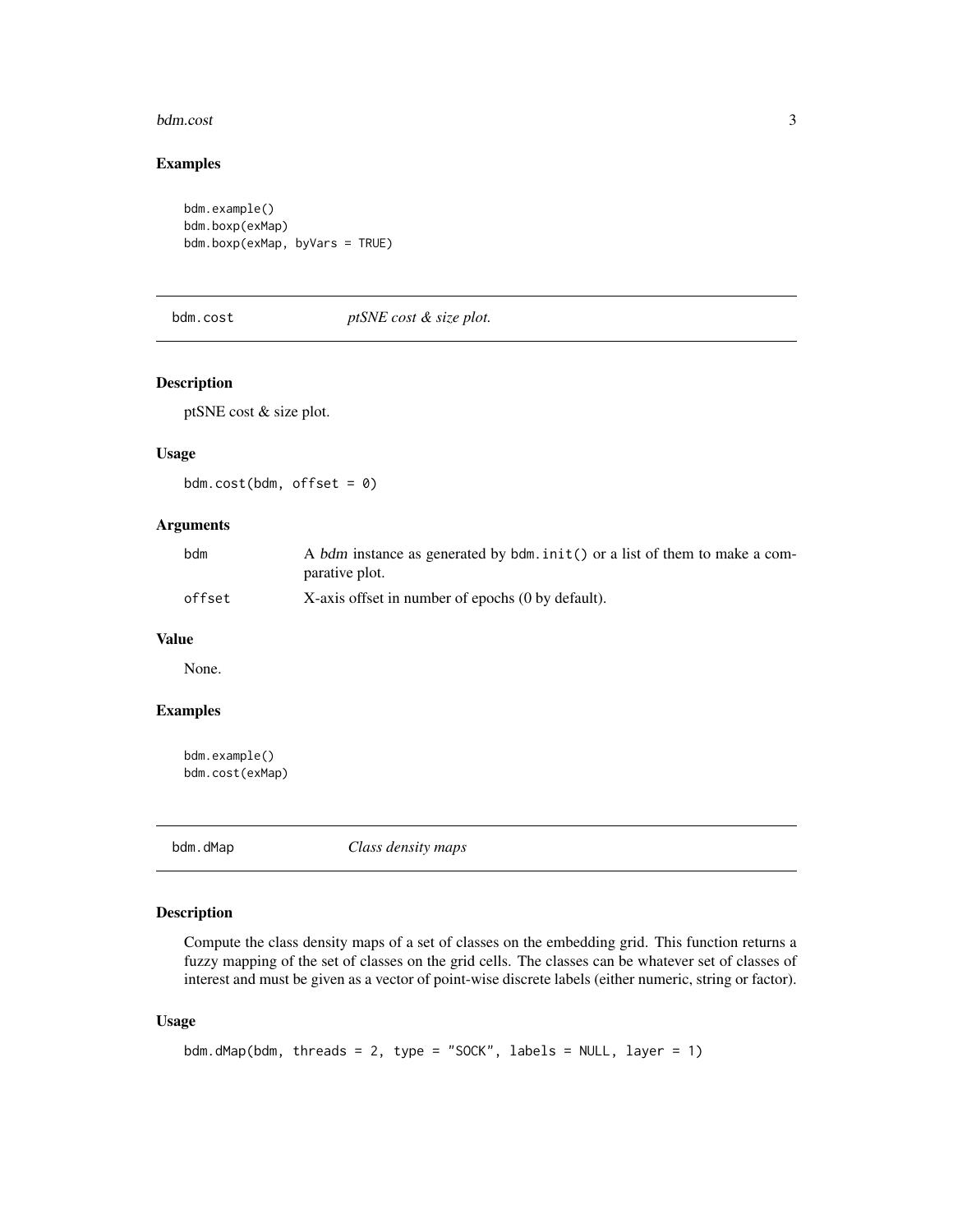#### <span id="page-3-0"></span>**Arguments**

| bdm     | A bdm instance as generated by $\mathsf{bdm}\mathsf{.init}()$ .                                                                                                                                                                                                   |
|---------|-------------------------------------------------------------------------------------------------------------------------------------------------------------------------------------------------------------------------------------------------------------------|
| threads | The number of parallel threads (in principle only limited by hardware resources,<br>i.e. number of cores and available memory)                                                                                                                                    |
| type    | The type of cluster: 'SOCK' (default) for intra-node parallelization, 'MPI' for<br>inter-node parallelization (message passing interface parallel environment).                                                                                                   |
| labels  | A vector of point-wise covariate values or class labels. The covariate values can<br>be of any factorizable type. By default (1abe1s=NULL) the function computes the<br>density maps based on the clustering labels (i.e. equivalent to labels=bdm. labels (bdm)) |
| layer   | The number of the t-SNE layer (1 by default).                                                                                                                                                                                                                     |

## Details

bdm.dMap() computes the join distribution  $P(V = v_i, C = c_j)$  where  $V = v_1, \ldots, v_l$  is the discrete covariate and  $C = c_1, \ldots, c_g$  are the grid cells of the paKDE raster. That is, this function recomputes the paKDE but keeping track of the covariate (or class) label of each data-point. This results in a fuzzy distribution of the covariate (class) at each cell.

Usually, figuring out the join distribution  $P(V = v_i, C = c_j)$  entails an intensive computation. Thus bdm.dMap() performs the computation and stores the result in a dedicated element named  $\frac{\delta d}{\delta m}$ . Afterwards the class density maps can be visualized with the bdm.dMap.plot() function.

## Value

A copy of the input bdm instance with element \$dMap, a matrix with a soft clustering of the grid cells.

## Examples

```
# --- load example dataset
bdm.example()
## Not run:
exMap <- bdm.dMap(exMap, threads = 4)
```
bdm.dMap.plot *Class density maps plot.*

#### Description

Class density maps plot.

## End(Not run)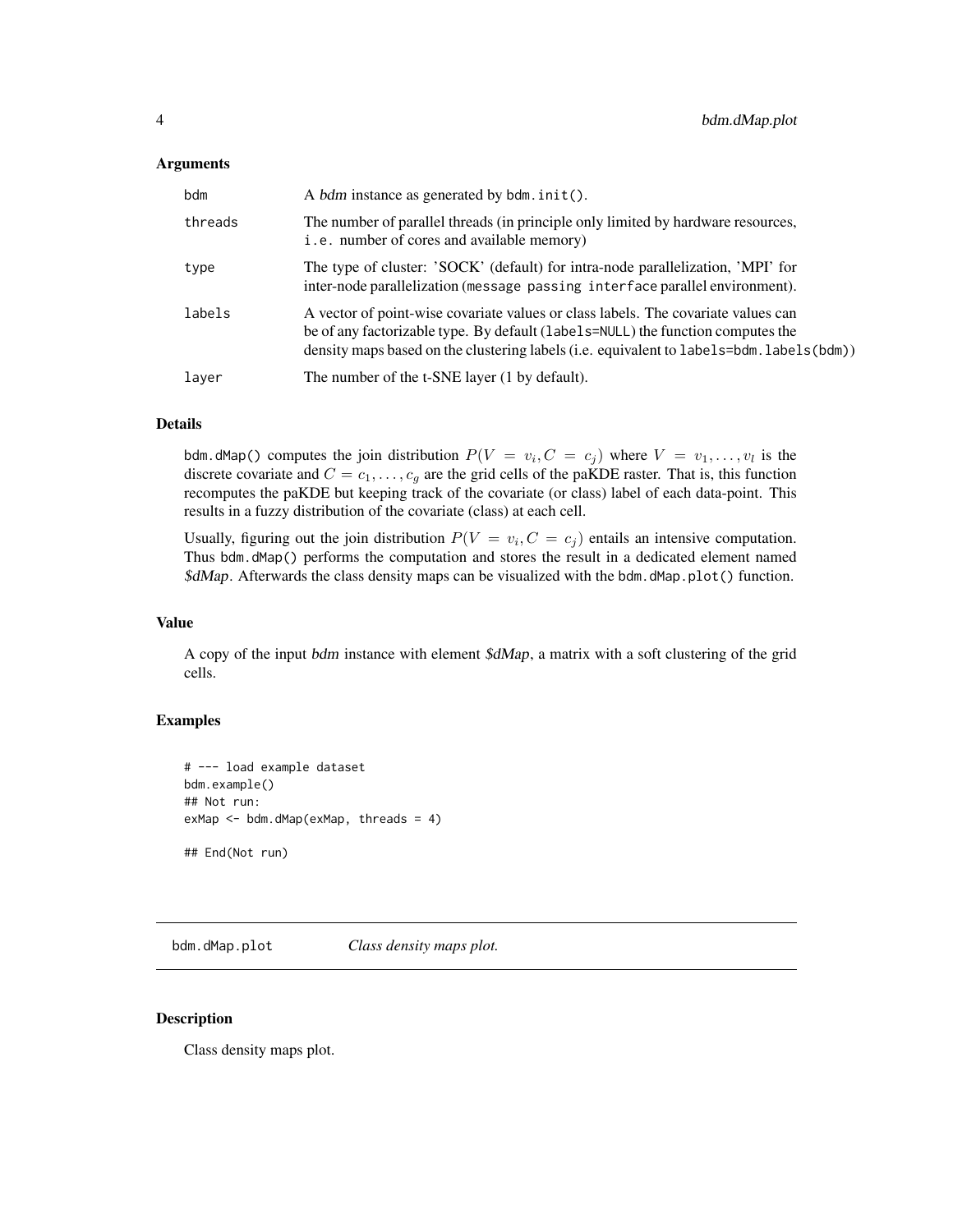#### bdm.dMap.plot 5

#### Usage

```
bdm.dMap.plot(bdm, classes = NULL, join = FALSE, class.pltt = NULL,
  pakde.pltt = NULL, pakde.lvls = 16, wtt.lwd = 1, plot.peaks = T,
  labels.cex = 1, layer = 1)
```
#### Arguments

| bdm        | A bdm instance as generated by bdm.init().                                                                                                                                                                                |
|------------|---------------------------------------------------------------------------------------------------------------------------------------------------------------------------------------------------------------------------|
| classes    | A vector with a subset of class names or covariate values. Default value is<br>classes=NULL. If no classes are specified (default value) all classes are plotted.                                                         |
| join       | Logical value. If FALSE (default value), class mapping is based on the class<br>conditional distributions. If TRUE, class mapping is based on the overall classes<br>join distribution.                                   |
| class.pltt | A palette of colours to identify the classes in the hard mapping. The length of the<br>colour palette should be at least the number of classes plus one (the background<br>colour being the first colour of the palette). |
| pakde.pltt | A palette of colours to indicate the levels of the class density maps. The length of<br>the colour palette should be at least the number of levels specified in <i>pakde.lvls</i> .                                       |
| pakde.lvls | The number of levels of the heat-map when plotting class density maps (16 by<br>default).                                                                                                                                 |
| wtt.lwd    | The width of the watertrack lines (as set in $par()$ ).                                                                                                                                                                   |
| plot.peaks | Logical value (TRUE by default). If set to TRUE and the up-stream step bdm\$wtt()<br>is computed the peak of each cluster is depicted.                                                                                    |
| labels.cex | If plot peaks is TRUE, the size of the labels of the clusters (as set in par $()$ ). By<br>default labels.cex=0.0 and the labels of the clusters are not depicted.                                                        |
| layer      | The number of the layer from which the class density maps are computed (1 by<br>default).                                                                                                                                 |

#### Details

bdm.dMap.plot() yields a multi-plot layout where the first plot shows the dominating value of the covariate (or dominating class) in each cell, and the rest of the plots show the density map of each covariate value (or class).

The join distribution  $P(V = v_i, C = c_j)$  will be affected by the bias present in the marginal distribution of the covariate. Therefore, the join distribution  $P(V = v_i, C = c_j)$  is transformed, by default, into a conditional distribution  $P(c_i | V = v_i)$  (where the  $c_i$  are the grid cells of the embedding and V is the covariate (or class)). Thus, the first plot shows a hard classification of grid-cells, (cells are coloured based on the dominating value of the covariate (or dominating class), *i.e.* the  $v_i$ for which  $P(c_j | V = v_i)$  is maximum), and the rest of the plots show the conditional distributions  $P(C = c_i | V = v_i)$ . This makes the plots of the different classes not directly comparable but the dominant areas of each class can be more easily identified.

However, the same plots can be depicted based on the join distribution by setting join = TRUE. This makes sense when the bias in the covariate values (or classes) is not significant. In this case the hard clustering shows the real dominance of each covariate value (or class) over the embedding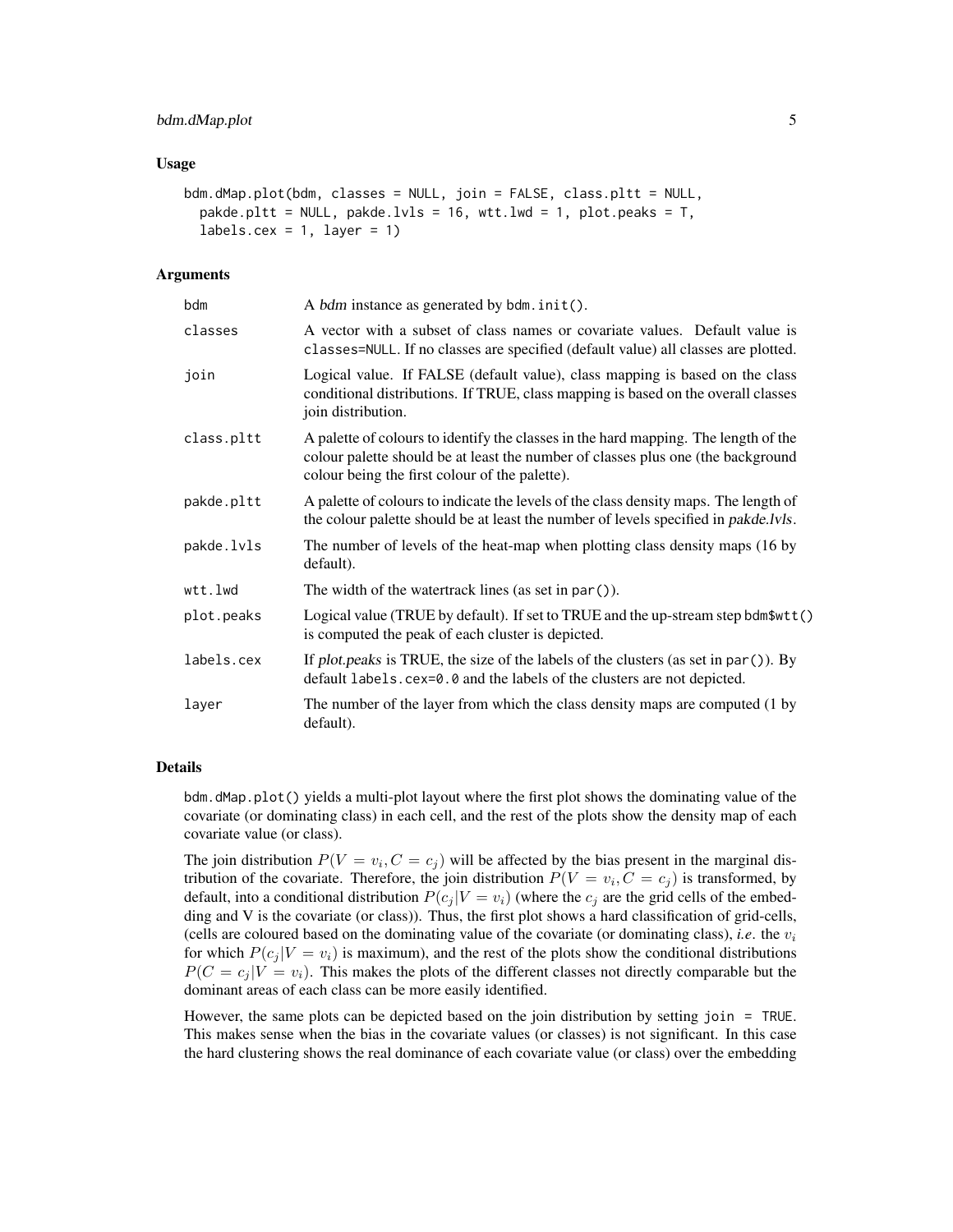area and the density maps are comparable one to each other (although, individually, they are not real density functions as they do not add up to one).

The multi-plot layout can be limited to a subset of the values of the covariate (or subset of classes) specified in parameter classes.

## Value

None.

#### Examples

```
# --- load example dataset
bdm.example()
## Not run:
exMap <- bdm.dMap(exMap, threads = 4)
bdm.dMap.plot(exMap)
```

```
## End(Not run)
```
bdm.example *Example dataset*

#### Description

Loads an example of a mapping of a dataset.

#### Usage

bdm.example()

#### Details

A bdm instance is a list with elements: \$dSet a name identifying the dataset (bdm.fName() use this name to generate a default file name); \$data a matrix with raw data; \$lbls a vector of datapoint labels (in case they are known);  $SN$  the dataset size; \$is.distance a logical value that is set to TRUE when the raw data is a distance matrix. Downstream steps of the mapping protocol will add more elements to the list.

This example is based on a small synthetic dataset with  $n = 5000$  observations drawn from a 4-variate Gaussian Mixture Model (GMM) with 16 Gaussian components.

#### Value

An example bdm instance named exMap.

<span id="page-5-0"></span>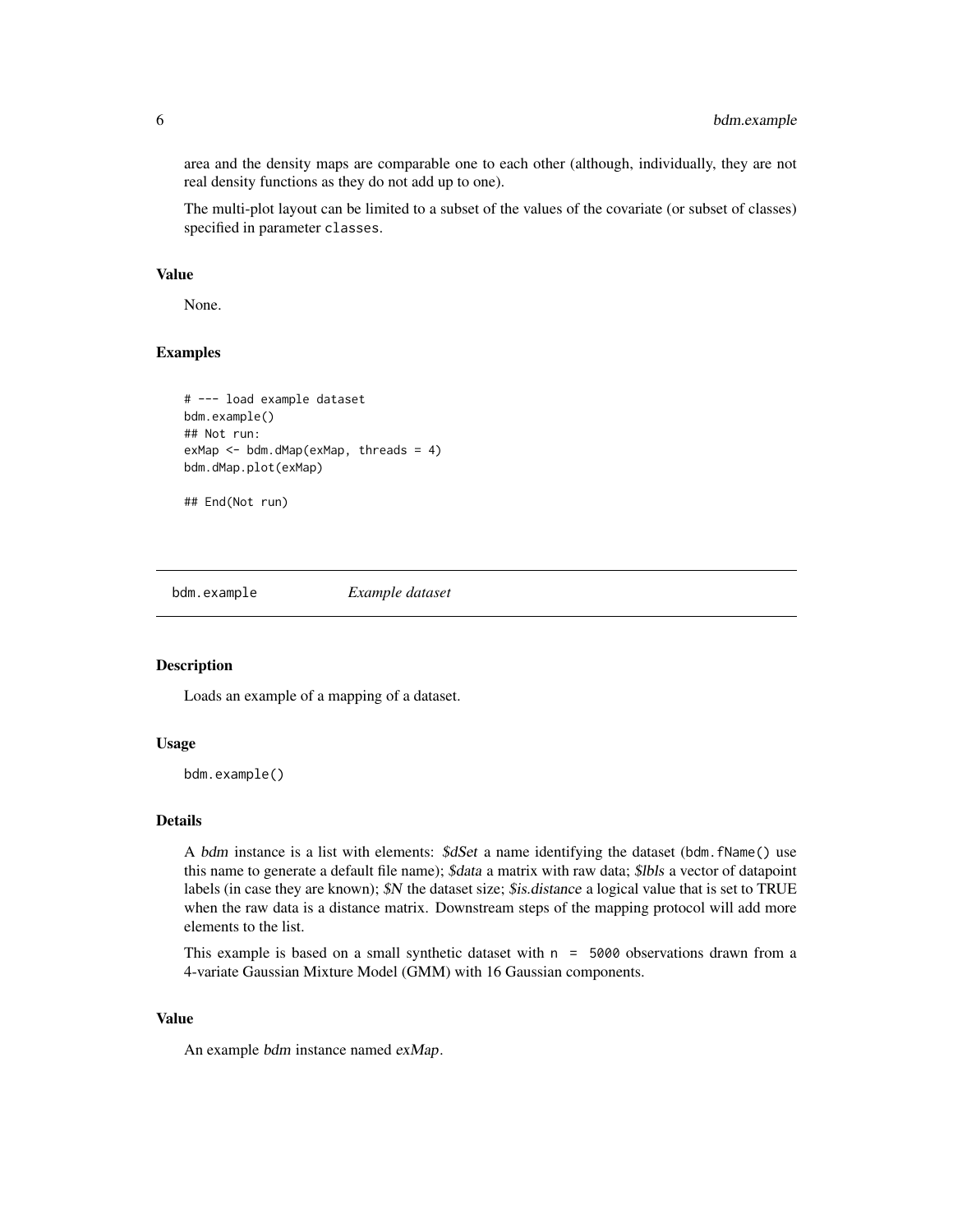#### <span id="page-6-0"></span>bdm.fName 7

## Examples

```
# --- load example dataset
bdm.example()
str(exMap)
```
bdm.fName *Default* bdm *file name*

#### Description

Generates a default file name. The default file name is intended for functions bdm.save() and bdm.scp() to ease the task of working/organizing multiple runs on the same dataset.

#### Usage

bdm.fName(bdm)

#### Arguments

bdm A *bdm* instance as generated by bdm.init().

#### Details

The file name is generated based on bdm\$dSet and main ptSNE parameters (threads, layers, rounds, boost and perplexity). In case that bdm.wtt() has been performed on any of the layers, the number of clusters in the first not null layer of bdm\$wtt is also included.

#### Value

A \*.RData file name based on bdm\$dSet and main bdm parameters.

```
bdm.example()
str(exMap$dSet)
str(exMap$ptsne)
bdm.fName(exMap)
```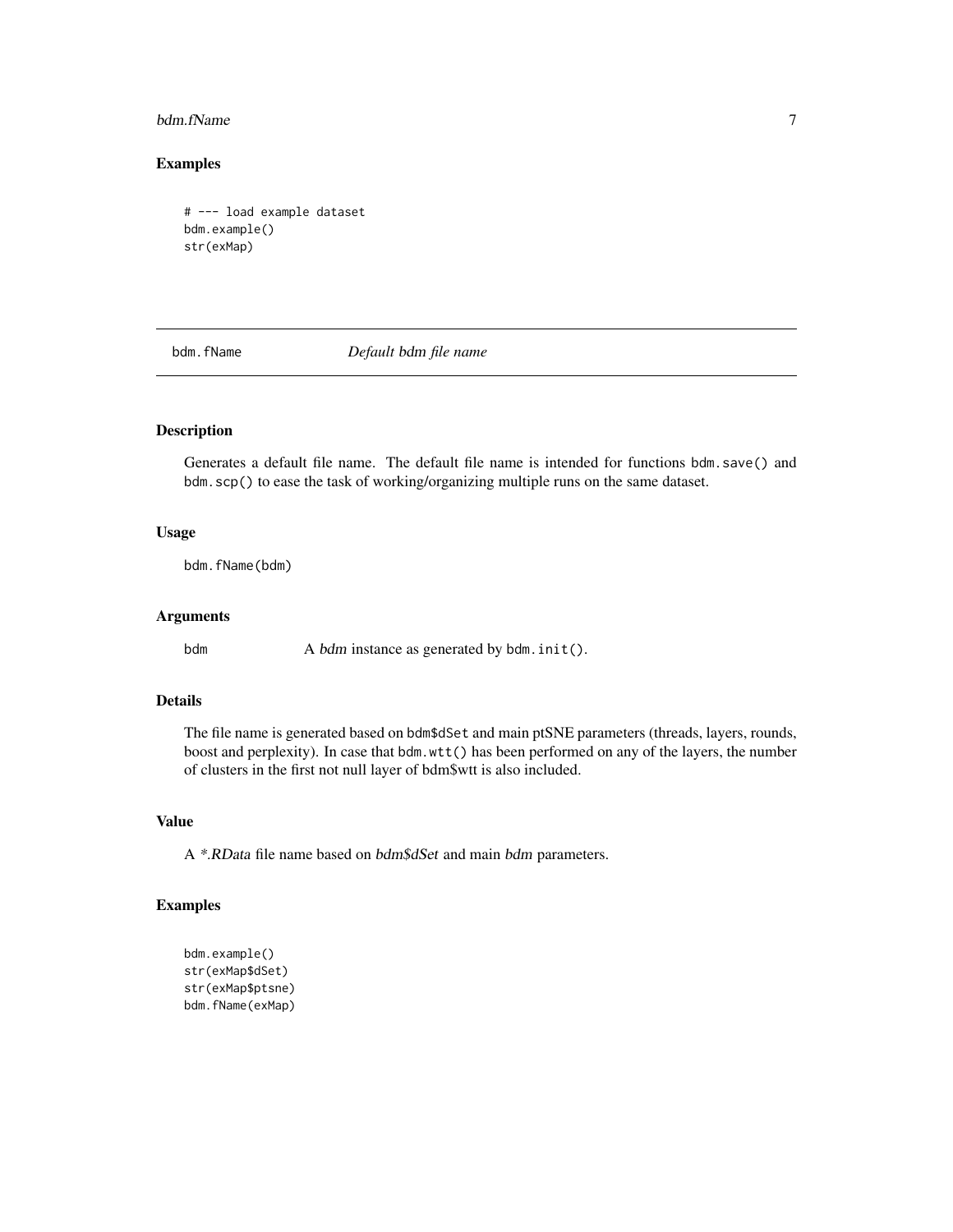<span id="page-7-0"></span>

Creates a bdm instance.

## Usage

```
bdm.init(dSet.name, dSet.data, labels = NULL, is.distance = F,
  check.duplicates = T)
```
## Arguments

| dSet.name        | The name given to the input dataset. This name will be used to automatically<br>generate a name to save the output as an .R <i>data</i> file.                                                                                      |
|------------------|------------------------------------------------------------------------------------------------------------------------------------------------------------------------------------------------------------------------------------|
| dSet.data        | A data frame or matrix with raw input-data. The dataset must not have dupli-<br>cated rows.                                                                                                                                        |
| labels           | If available, labels can be included as a separate vector of length equal to nrow (dSet.data).<br>Label values are factorized as as $numeric(as, factor(labels)).$                                                                 |
| is.distance      | A logical value (FALSE by default). TRUE indicates that the raw data is indeed<br>a distance matrix.                                                                                                                               |
| check.duplicates |                                                                                                                                                                                                                                    |
|                  | If set to TRUE (default value) the dataset is checked for duplicated rows. Check-<br>ing for duplicates in big datasets can take some time. If the dataset is known to<br>have no duplicates disabling this option will save time. |

#### Value

A bdm instance. A bdm instance is initially a list with a few elements to which new elements are added at each step of the mapping protocol.

```
# --- get a matrix with raw-data
mydata <- matrix(rnorm(10000, mean = 0, sd = 3), ncol = 2)
mylabels <- apply(mydata, 1, function(row) round(sqrt(sum(row**2)), 0))
# --- create a \var{bdm} instance with our raw-data matrix
mybdm <- bdm.init('mydataset', mydata, labels = mylabels)
str(mybdm)
```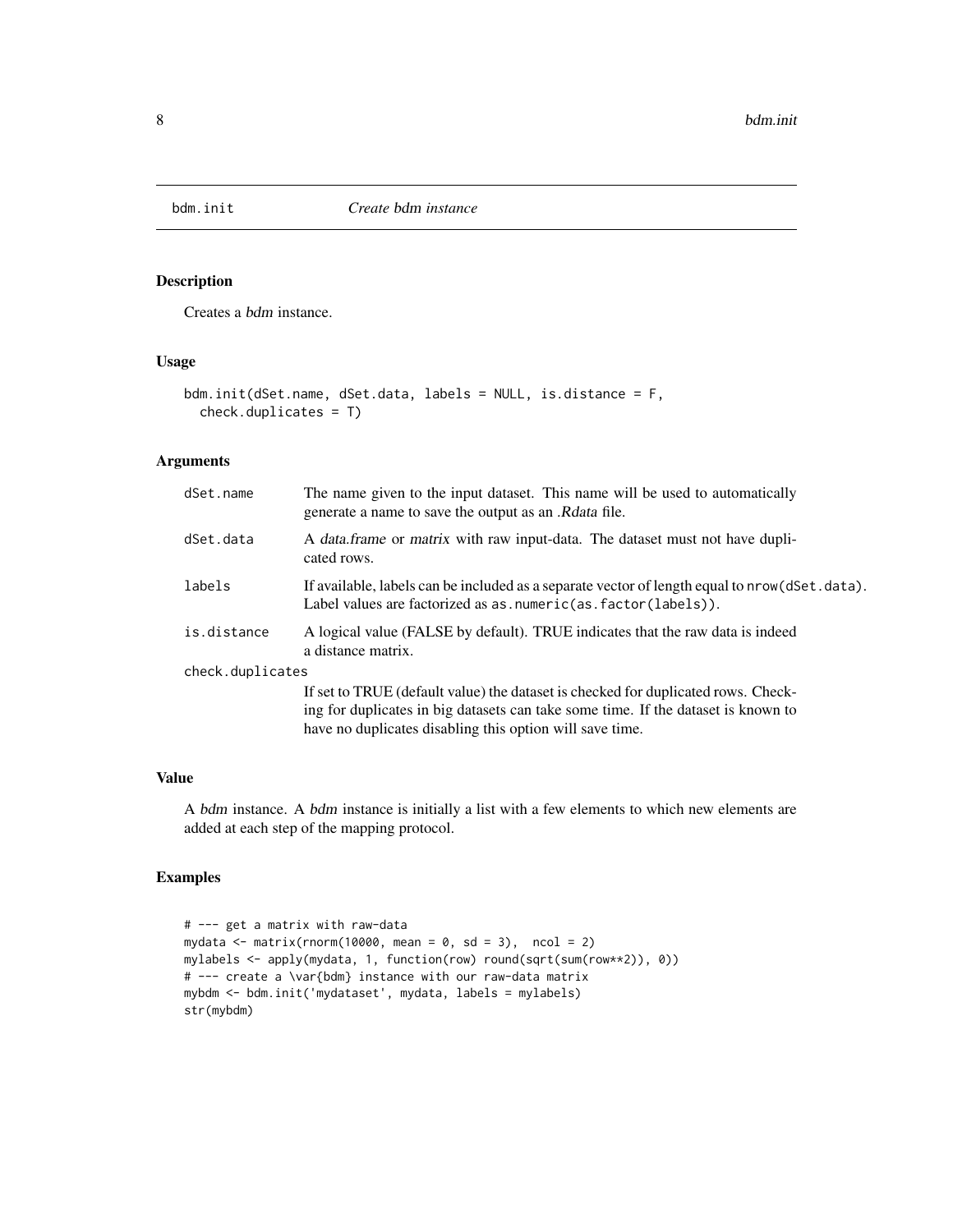<span id="page-8-0"></span>

Given that clusters are computed at grid-cell level, this function returns the clustering label for each data-point.

## Usage

bdm.labels(bdm, layer =  $1$ , merged =  $T$ )

#### Arguments

| bdm    | A bdm instance as generated by $\mathsf{bdm}\mathsf{.init}()$ .                                                                                                                                                                                                            |
|--------|----------------------------------------------------------------------------------------------------------------------------------------------------------------------------------------------------------------------------------------------------------------------------|
| laver  | The number of the t-SNE layer (1 by default).                                                                                                                                                                                                                              |
| merged | A logical value. If TRUE (default value) and the bdm has been merged, the<br>data-point labelling indicate the number of the merged clusters. If merged is set<br>to FALSE or the bdm has not been merged the data-point labels correspond to<br>the top-level clustering. |

## Value

A vector of data-point clustering labels.

## Examples

bdm.example() exMap.labels <- bdm.labels(exMap)

bdm.local *Set/get default local machine name or IP address*

## Description

Set/get default local machine name or IP address

#### Usage

bdm.local(dest = NULL)

## Arguments

dest Name or IP address of the local machine.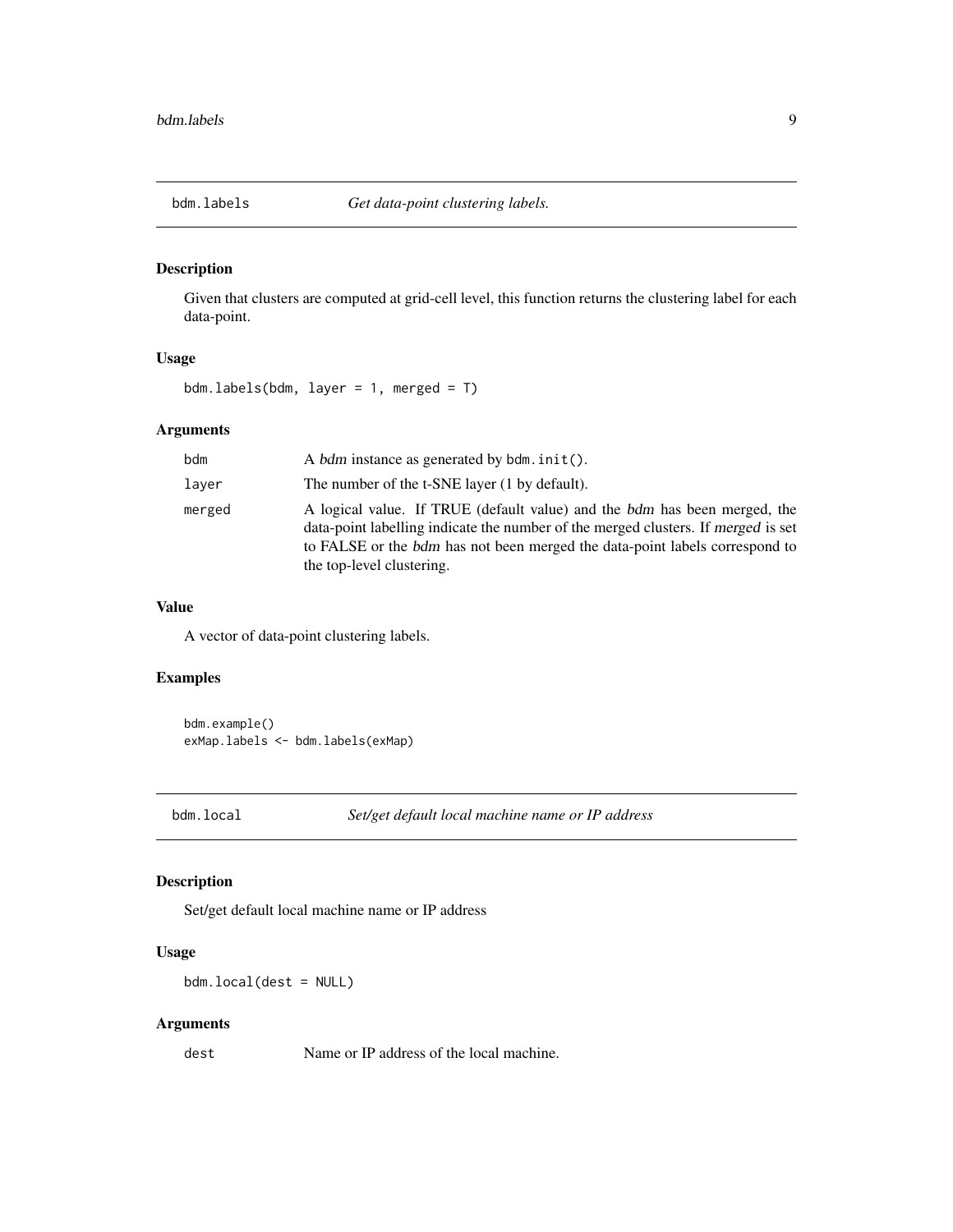## <span id="page-9-0"></span>Value

The current value of local

## Examples

```
# --- set default value of \var{local}
bdm.local('xxx.255.0.0')
bdm.local('mymachine.mydomain.cat')
```
## bdm.mybdm *Set/get default path for* mybdm

## Description

Set/get default path for mybdm

## Usage

bdm.mybdm(path = NULL)

## Arguments

path Path to mybdm.

## Value

The current path value to mybdm

## Examples

# --- set default path for \var{mybdm} bdm.mybdm('~/mybdm')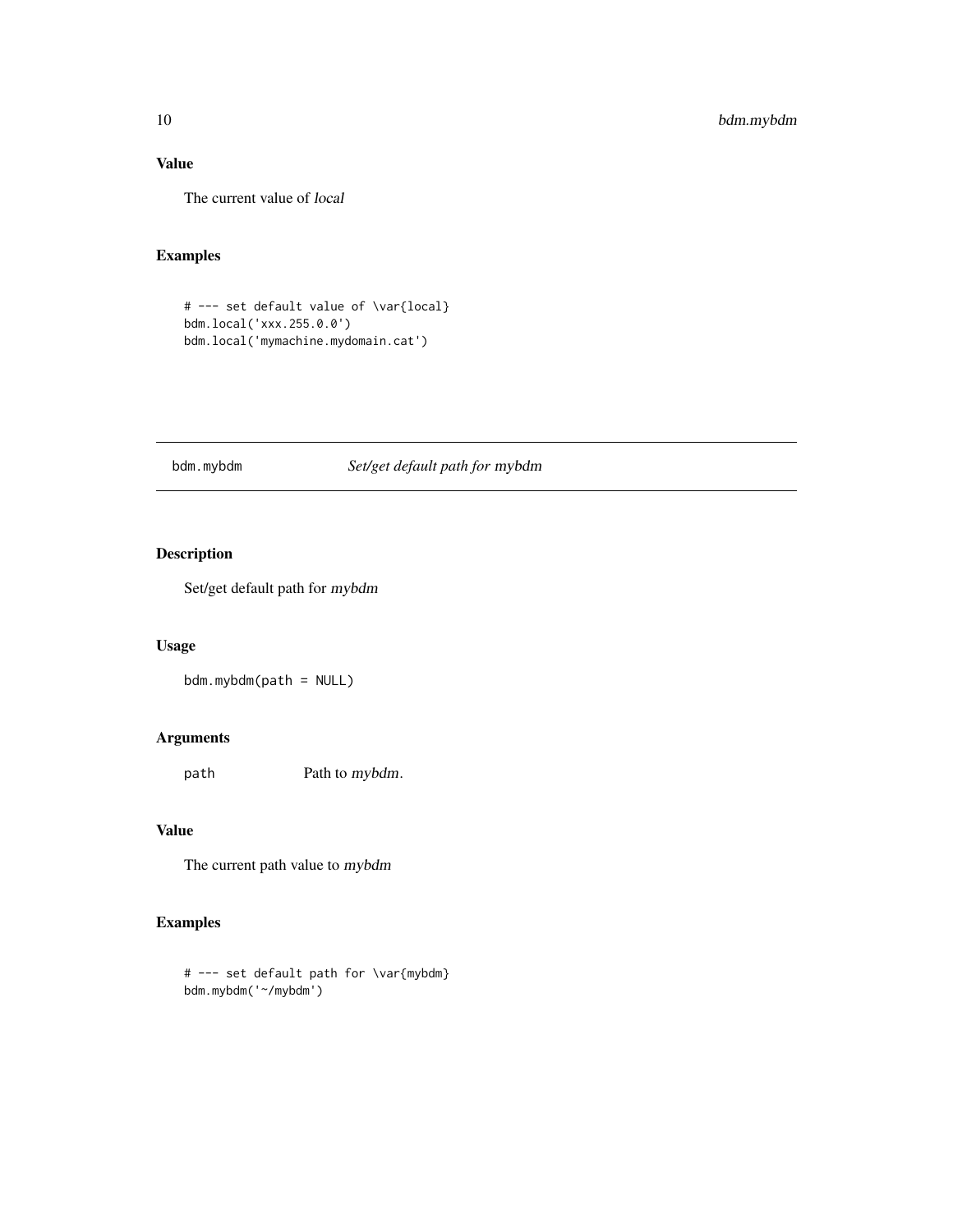<span id="page-10-0"></span>

Starts the paKDE algorithm (second step of the mapping protocol).

#### Usage

```
bdm.pakde(bdm, layer = 1, threads = 2, type = "SOCK", ppx = 100,
  itr = 100, tol = 1e-05, g = 200, g. exp = 3)
```
#### Arguments

| A bdm instance as generated by bdm. init().                                                                                                                                                                                                                                                                                                 |
|---------------------------------------------------------------------------------------------------------------------------------------------------------------------------------------------------------------------------------------------------------------------------------------------------------------------------------------------|
| The number of the t-SNE layer (1 by default).                                                                                                                                                                                                                                                                                               |
| The number of parallel threads (in principle only limited by hardware resources,<br>i.e. number of cores and available memory)                                                                                                                                                                                                              |
| The type of cluster: 'SOCK' (default) for intra-node parallelization, 'MPI' (message passing interface<br>for inter-node parallelization.                                                                                                                                                                                                   |
| The value of perplexity to compute similarities in the low-dimensional embed-<br>$\text{ding}$ (100 by default).                                                                                                                                                                                                                            |
| The number of iterations for computing input similarities (100 by default).                                                                                                                                                                                                                                                                 |
| The tolerance lower bound for computing input similarities (1e-05 by default).                                                                                                                                                                                                                                                              |
| The resolution of the density space grid $(g * g$ cells, 200 by default).                                                                                                                                                                                                                                                                   |
| A numeric factor to avoid border effects. The grid limits will be expanded so as<br>to enclose the density of the kernel of the most extreme embedded datapoints up<br>to g. exp times $\sigma$ . By default, (g. exp = 3) the grid limits are expanded so as to<br>enclose the 0.9986 of the probability mass of the most extreme kernels. |
|                                                                                                                                                                                                                                                                                                                                             |

#### Details

When computing the *paKDE* the embedding area is discretized as a grid of size  $g*g$  cells. In order to avoid border effects, the limits of the grid are expanded by default so as to enclose at least the 0.9986 of the cumulative distribution function ( $3\sigma$ ) of the kernels of the most extreme mapped points in each direction.

The presence of outliers in the embedding can lead to undesired expansion of the grid limits. We can overcome this using lower values of g.exp. By setting g.exp =  $\theta$  the grid limits will be equal to the range of the embedding.

The values g.exp = c(1, 2, 3, 4, 5, 6) enclose cdf values of 0.8413, 0.9772, 0.9986, 0.99996, 0.99999, 1.0 respectively.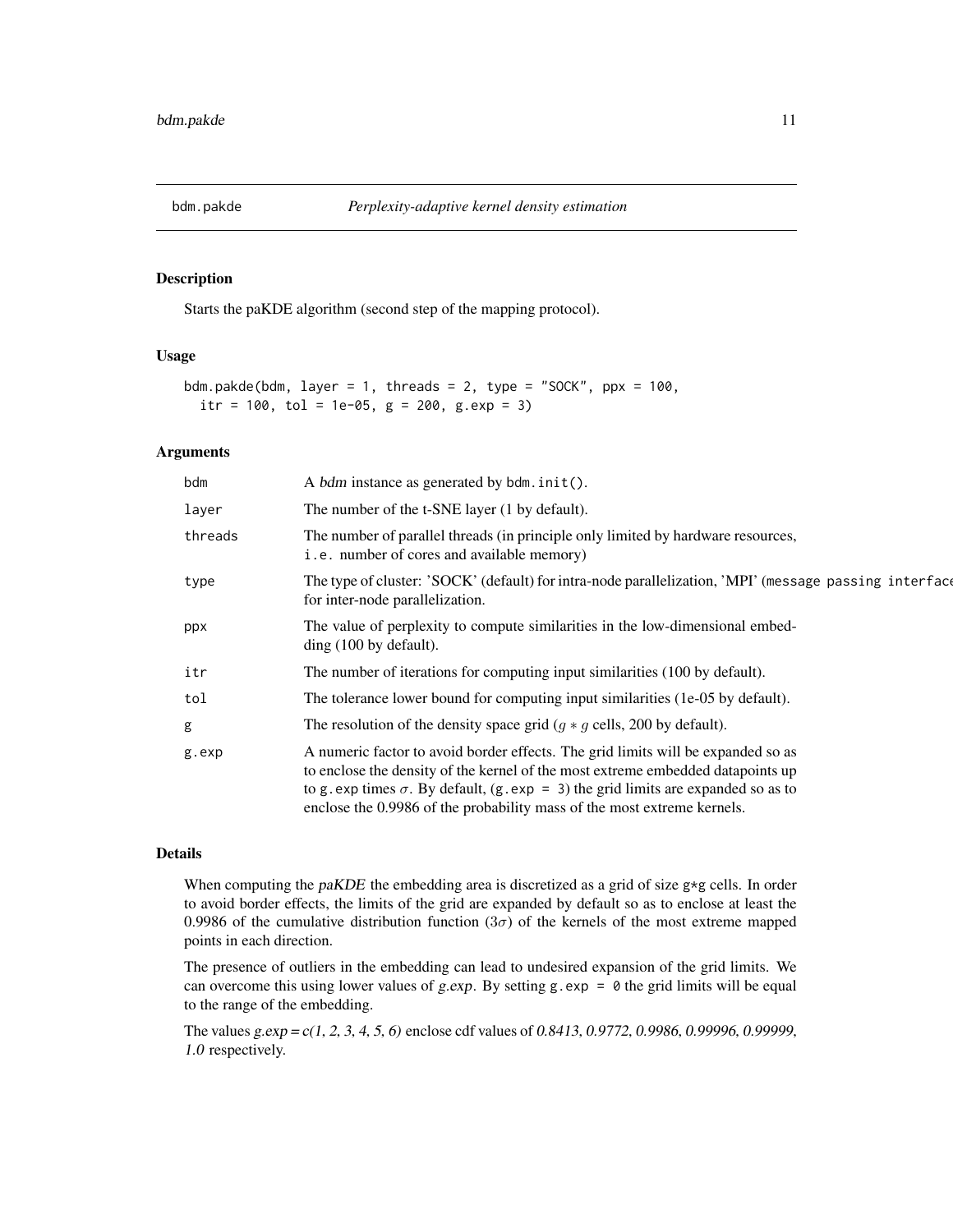## <span id="page-11-0"></span>Value

A copy of the input bdm instance with new element bdm\$pakde (paKDE output). bdm\$pakde[[layer]]\$layer = 'NC' stands for not computed layers.

#### Examples

```
# --- load mapped dataset
bdm.example()
# --- run paKDE
## Not run:
exMap \le bdm.pakde(exMap, threads = 4, ppx = 200, g = 200, g.exp = 3)
## End(Not run)
# --- plot paKDE output
bdm.plot(exMap)
```
bdm.plot *Mapping plots (ptSNE, paKDE, WTT)*

#### Description

Mapping plots (ptSNE, paKDE, WTT)

#### Usage

```
bdm.plot(bdm, ptsne = FALSE, ptsne.cex = 0.5, ptsne.bg = "#FFFFFF",
 ptsne.pltt = NULL, pakde.pltt = NULL, pakde.lvls = 16,
 wtt.lwd = 1, plot.peaks = T, labels.cex = 1, layer = 1)
```
## Arguments

| bdm        | A bdm instance as generated by bdm. init() or a list of them to make a com-<br>parative plot.                                                                                                                   |
|------------|-----------------------------------------------------------------------------------------------------------------------------------------------------------------------------------------------------------------|
| ptsne      | A logical value. By default (ptsne = FALSE) the function depicts the plot<br>of the last downstream step of the protocol that has been computed. With<br>ptsne = TRUE the function plots back the ptSNE output. |
| ptsne.cex  | The size of the mapped data-points in the ptSNE plot. Default value is pt sne. $cex = 0.5$ .                                                                                                                    |
| ptsne.bg   | The background colour of the ptSNE plot. Default value is $ptsne$ . bg = #FFFFFF<br>(white).                                                                                                                    |
| ptsne.pltt | A colour palette to show the clusters in the ptSNE plot by colouring the mapped<br>data-points. By default ( $ptsne.$ $plt = NULL$ ) the default palette is used.                                               |
| pakde.pltt | A colour palette to show levels in the paKDE plot. By default (pakde. pl t $t = NULL$ )<br>the default palette is used.                                                                                         |
| pakde.lvls | The number of levels of the density heat-map (16 by default).                                                                                                                                                   |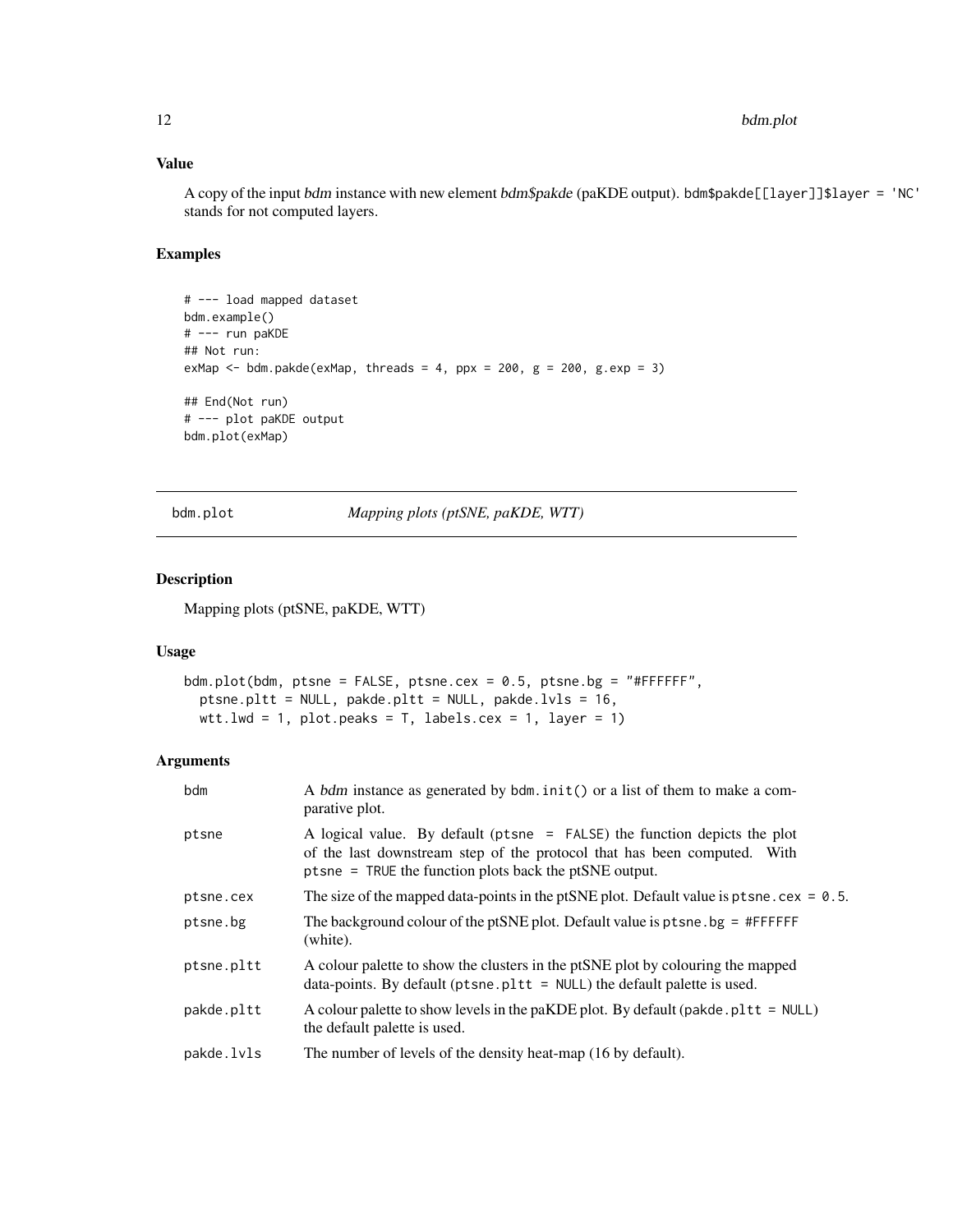## <span id="page-12-0"></span>bdm.ptsne 13

| wtt.lwd    | The width of the watertrack lines (as set in $par()$ ).                                                                                                            |
|------------|--------------------------------------------------------------------------------------------------------------------------------------------------------------------|
| plot.peaks | Logical value (TRUE by default). If set to TRUE and the up-stream step bdm\$wtt()<br>is computed marks the peak of each cluster.                                   |
| labels.cex | If plot peaks is TRUE, the size of the labels of the clusters (as set in par $()$ ). By<br>default labels.cex=0.0 and the labels of the clusters are not depicted. |
| layer      | The number of a layer (1 by default).                                                                                                                              |

#### Value

None.

## Examples

```
bdm.example()
exMap <- bdm.plot(exMap)
```
bdm.ptsne *Parallelized t-SNE*

## Description

Starts the ptSNE algorithm (first step of the mapping protocol).

## Usage

```
bdm.ptsne(bdm, threads = 3, type = "SOCK", layers = 2, rounds = 1,
 boost = 2, whiten = 4, input.dim = NULL, ppx = 100, itr = 100,
  tol = 1e-05, alpha = 0.5, Y.init = NULL, info = 1)
```
## Arguments

| bdm     | A bdm instance as generated by $\mathsf{bdm}\mathsf{.init}()$ .                                                                                                                                                                                                                                                                                                                               |
|---------|-----------------------------------------------------------------------------------------------------------------------------------------------------------------------------------------------------------------------------------------------------------------------------------------------------------------------------------------------------------------------------------------------|
| threads | The number of parallel threads (in principle only limited by hardware resources,<br>i.e. number of cores and available memory)                                                                                                                                                                                                                                                                |
| type    | The type of cluster: 'SOCK' (default) for intra-node parallelization, 'MPI' (message passing interface<br>for inter-node parallelization.                                                                                                                                                                                                                                                     |
| layers  | The number of layers (minimum 2, maximum the number of threads).                                                                                                                                                                                                                                                                                                                              |
| rounds  | The number of rounds (2 by default).                                                                                                                                                                                                                                                                                                                                                          |
| boost   | A running time accelerator factor. By default (boost $== 1$ ). See details.                                                                                                                                                                                                                                                                                                                   |
| whiten  | Preprocessing of raw data. If whiten $=$ 4 (default value) raw data is prepro-<br>cessed by computing the principal components (PCA) and whitening the rotated<br>data. If whiten = $3$ only PCA is performed with NO whitening. If whiten = $2$<br>raw data is only centered and scaled. If whiten $= 1$ raw data is only centered.<br>If whiten $= 0$ no preprocessing is performed at all. |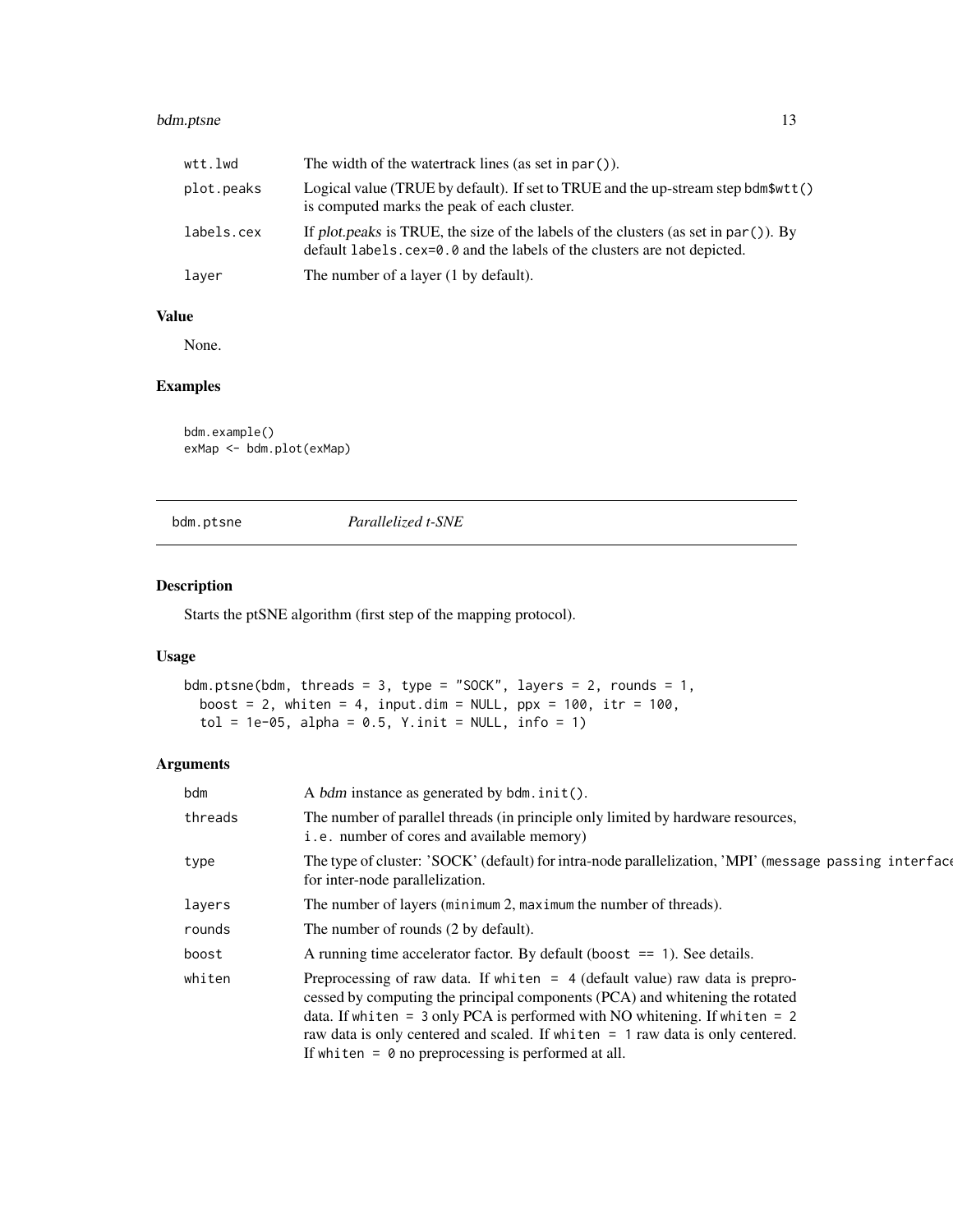| input.dim | If whiten is TRUE, input dim sets the number of principal components to be<br>used as input dimensions. By default input.dim = $min(ncol(bdm$data)$ , 30).<br>If whiten is FALSE all data columns will be used as input dimensions (input $\dim = \text{ncol}(\text{bdm$data})).$ |  |
|-----------|-----------------------------------------------------------------------------------------------------------------------------------------------------------------------------------------------------------------------------------------------------------------------------------|--|
| ppx       | The value of perplexity to compute similarities (100 by default).                                                                                                                                                                                                                 |  |
| itr       | The number of iterations for computing input similarities (100 by default).                                                                                                                                                                                                       |  |
| tol       | The tolerance lower bound for computing input similarities (1e-05 by default).                                                                                                                                                                                                    |  |
| alpha     | The momentum factor $(0.5$ by default).                                                                                                                                                                                                                                           |  |
| Y.init    | A nx2 matrix with initial mapping positions. By default (NULL) will use random<br>initial positions)                                                                                                                                                                              |  |
| info      | Progress output information: 1 yields inter-round results for progressive analyt-<br>ics, 0 disables intermediate results. Default value is 1.                                                                                                                                    |  |

#### Details

By default the algorithm is structured in  $\sqrt{n}$  epochs of  $\sqrt{z}$  iterations each, where *n* is the dataset size and z is the thread-size  $(z = n * layers/threads)$ . The running time of the algorithm is then determined by  $epochs * iter * t_i + epochs * t_e$  where  $t_i$  is the running time of a single iteration and  $t_e$  is the inter-epoch running time.

The boost factor is meant to reduce the running time. With  $boost > 1$  the algorithm is structured in  $n/boost$  epochs with  $z * boost$  iterations each. This structure performs the same total number of iterations but arranged into a lower number of epochs, thus decreasing the total running time to  $epochs * iter * t_i + 1/boost * epochs * t_e$ . When the number of threads is high, the inter-epoch time can be high, in particular when using 'MPI' parallelization, thus, reducing the number of epochs can result in a significant reduction of the total running time. The counterpart is that increasing the number of iterations per epoch might result in a lack of convergence, thus the boost factor must be used with caution. To the most of our knowledge using values up to  $boost = 2.5$  is generally safe.

## Value

A copy of the input bdm instance with new element bdm\$ptsne (t-SNE output).

```
# --- load example dataset
bdm.example()
# --- perform ptSNE
## Not run:
exMap \leq bdm.ptsne(exMap, threads = 10, layers = 2, rounds = 2, ppx = 200)
## End(Not run)
# --- plot the Cost function
bdm.cost(exMap)
# --- plot ptSNE output
bdm.plot(exMap)
```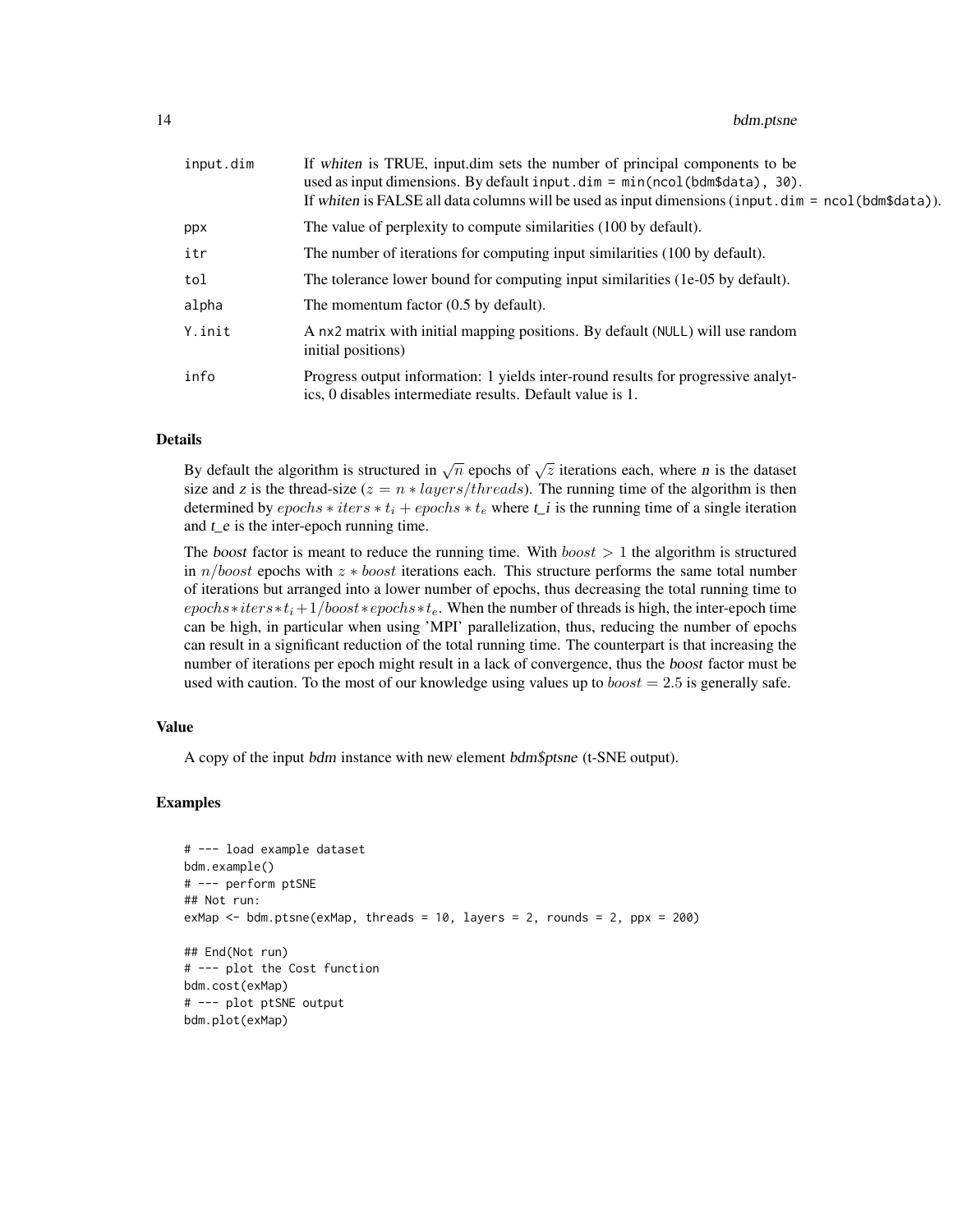<span id="page-14-0"></span>bdm.qMap *ptSNE quantile-maps*

## Description

Shows the mapping of quantitative variables into the embedding space.

## Usage

```
bdm.qMap(bdm, layer = 1, data = NULL, labels = NULL, subset = NULL,
  levels = 16, cex = 0.3)
```
## Arguments

| bdm    | A bdm instance as generated by $\mathsf{bdm}\cdot\mathsf{init}()$ .                                                                                                                      |  |
|--------|------------------------------------------------------------------------------------------------------------------------------------------------------------------------------------------|--|
| layer  | The number of a layer (1 by default).                                                                                                                                                    |  |
| data   | A matrix/data. frame to be mapped. By default, the input data bdm\$data is<br>mapped.                                                                                                    |  |
| labels | If available, labels can be included as a separate vector of length equal to nrow (dSet.data).<br>Label values are factorized as as $numeric(as, factor(labels)).$                       |  |
| subset | A numeric vector with the indexes of a subset of data. Data-points in the subset<br>are heat-mapped and the rest are shown in light grey. By default all data-points<br>are heat-mapped. |  |
| levels | The number of levels of the heat-map (16 by default).                                                                                                                                    |  |
| cex    | The size of the data-points (as in par $()$ ).                                                                                                                                           |  |

#### Value

None.

```
bdm.example()
bdm.qMap(exMap)
# --- show only components (1, 2, 4, 8) of the GMM
bdm.qMap(exMap, subset = which(exMap$lbls %in% c(1, 4, 8, 16)))
```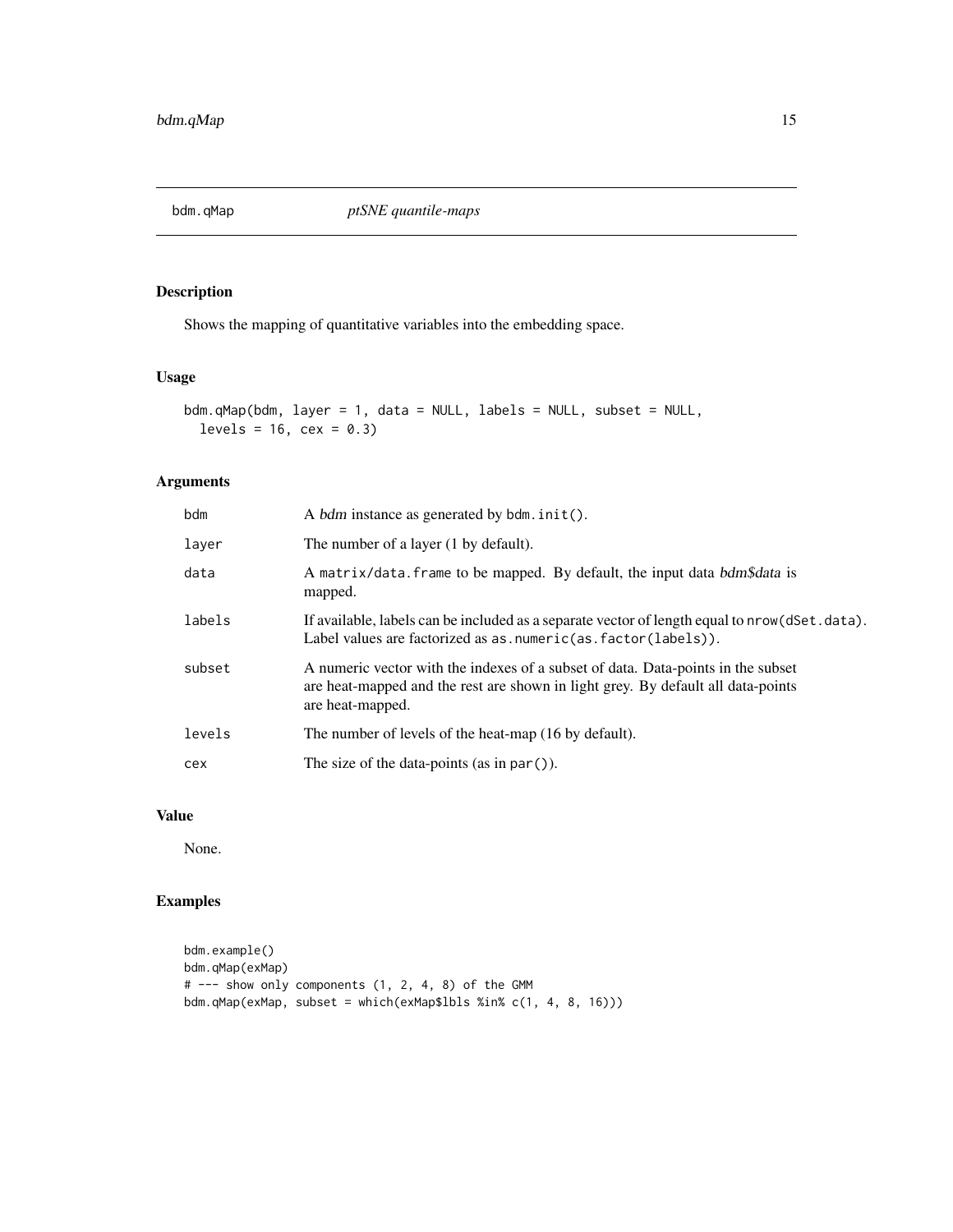<span id="page-15-0"></span>

Saves a bdm instance with default path/file names, as given by bdm.mybdm()/bdm.fName(bdm). Default file name is generated based on bdm\$dSet and ptSNE main parameters (threads, layers, boost, rounds, perplexity). The purpose of functions bdm.save() and bdm.scp() used with bdm.fName() is to ease the task of working/organizing multiple runs on the same dataset.

#### Usage

bdm.save(...)

#### Arguments

... A *bdm* instance as generated by bdm.init().

#### Value

None

#### Examples

```
# --- get a matrix with raw-data
mydata \le cbind(rnorm(10000, mean = 0, sd = 3), ncol = 2)
mylabels <- apply(mydata, 1, function(row) round(sqrt(sum(row**2)), 0))
# --- create a \var{bdm} instance with our raw-data matrix
mybdm <- bdm.init('mydataset', mydata, labels = mylabels)
str(mybdm)
# --- save it
## Not run:
bdm.save(mybdm)
## End(Not run)
```
bdm.scp *Transfer* bdm *instance to a remote machine.*

#### Description

Transfers a bdm instance to a remote machine. By default a file name is generated based on bdm\$dSet and t-SNE main parameters (threads, layers, rounds, perplexity). The purpose of functions bdm.save() and bdm.scp() used with bdm.fName() is to ease the task of working/organizing multiple runs on the same dataset.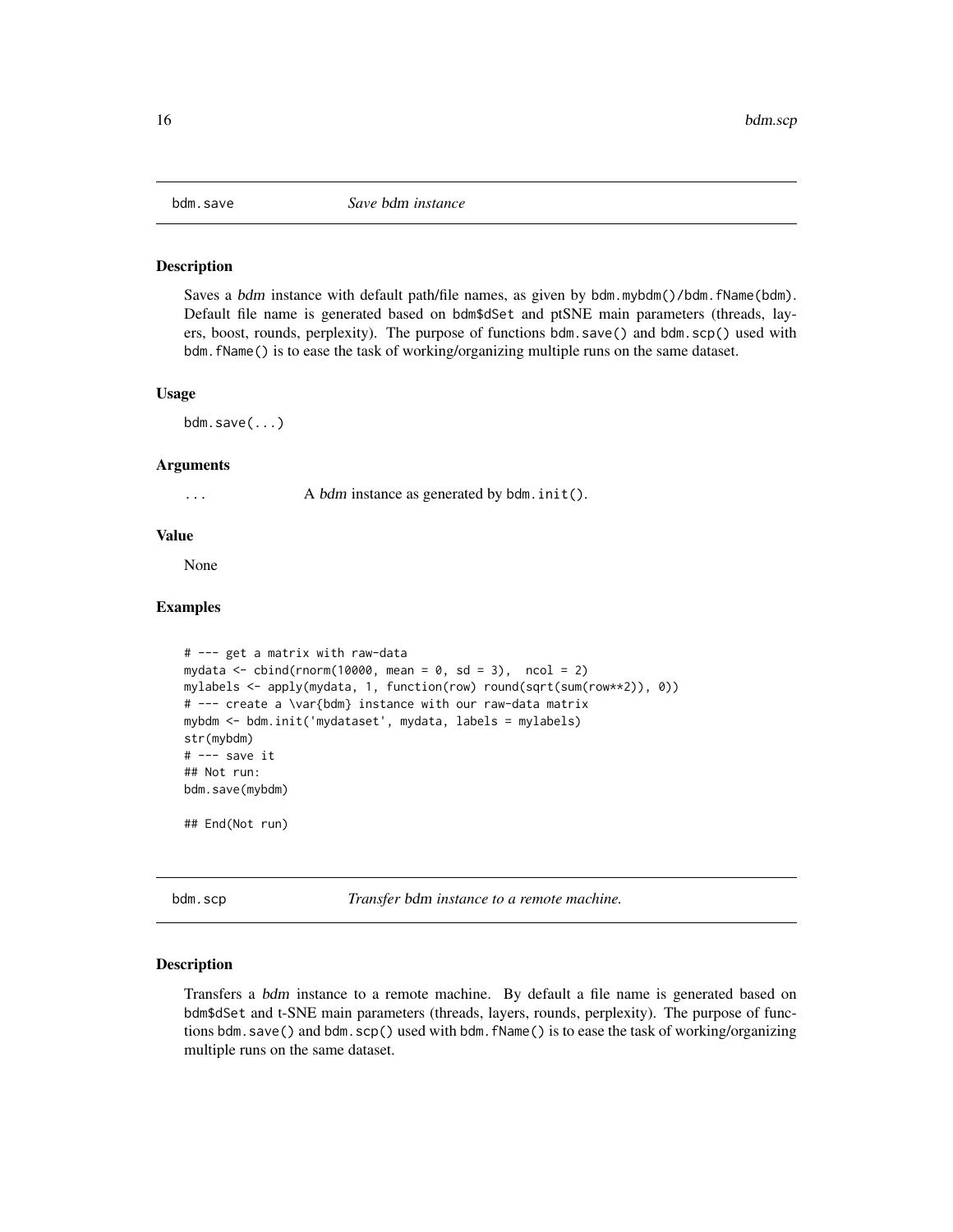#### <span id="page-16-0"></span>bdm.wtt 17

## Usage

 $bdm.scp(..., dest = NULL)$ 

## Arguments

| $\cdot$ $\cdot$ $\cdot$ | A bdm instance as generated by bdm. init().                                         |
|-------------------------|-------------------------------------------------------------------------------------|
| dest                    | The name or IP address of a remote machine where to transfer the file of the        |
|                         | <i>bdm</i> instance. By default is send to <i>bdm.local()</i> environment variable. |

#### Value

None

## Examples

```
## Not run:
# --- load example
bdm.example()
# --- scp to \var{bdm.local()} with default file name
bdm.scp(exMap)
# --- scp to IP address 'xxx.xxx.0.0' with default file name
bdm.scp(exMap, dest = 'xxx.xxx.0.0')
```
## End(Not run)

bdm.wtt *Watertrack transform (WTT)*

## Description

Starts the WTT algorithm (third setp of the mapping protocol).

#### Usage

bdm.wtt(bdm, layer = 1)

## Arguments

| bdm   | A bdm instance as generated by $\mathsf{bdm}\mathsf{.init}()$ . |
|-------|-----------------------------------------------------------------|
| laver | The number of the t-SNE layer (1 by default).                   |

#### Details

This function requires the up-stream step bdm.pakde().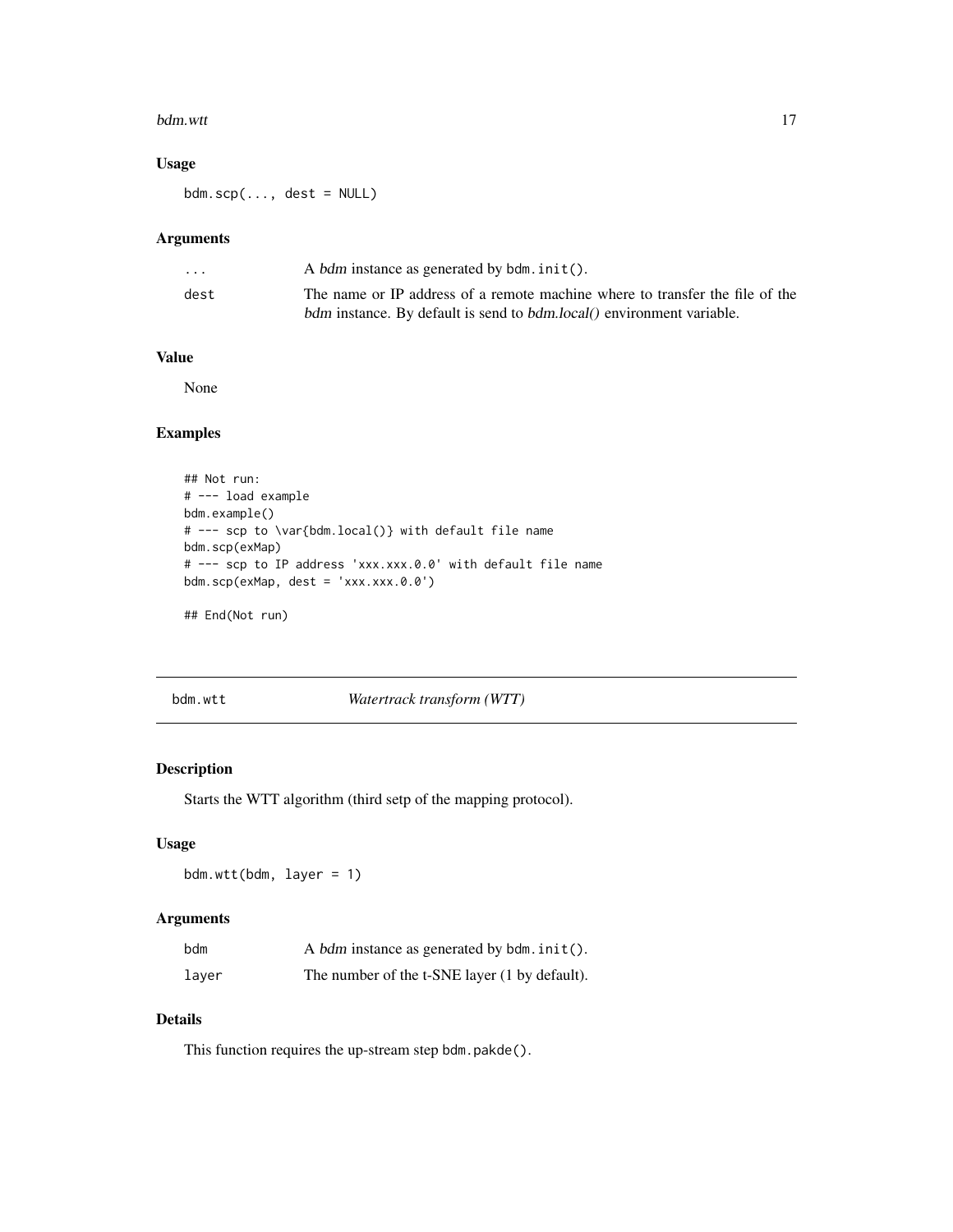## Value

A copy of the input bdm instance with bdm\$wtt (WTT output). bdm\$wtt[[layer]]\$layer = 'NC' stands for not computed layers.

```
# --- load mapped dataset
bdm.example()
# --- perform WTT
exMap <- bdm.wtt(exMap)
# --- plot WTT output
bdm.plot(exMap)
```